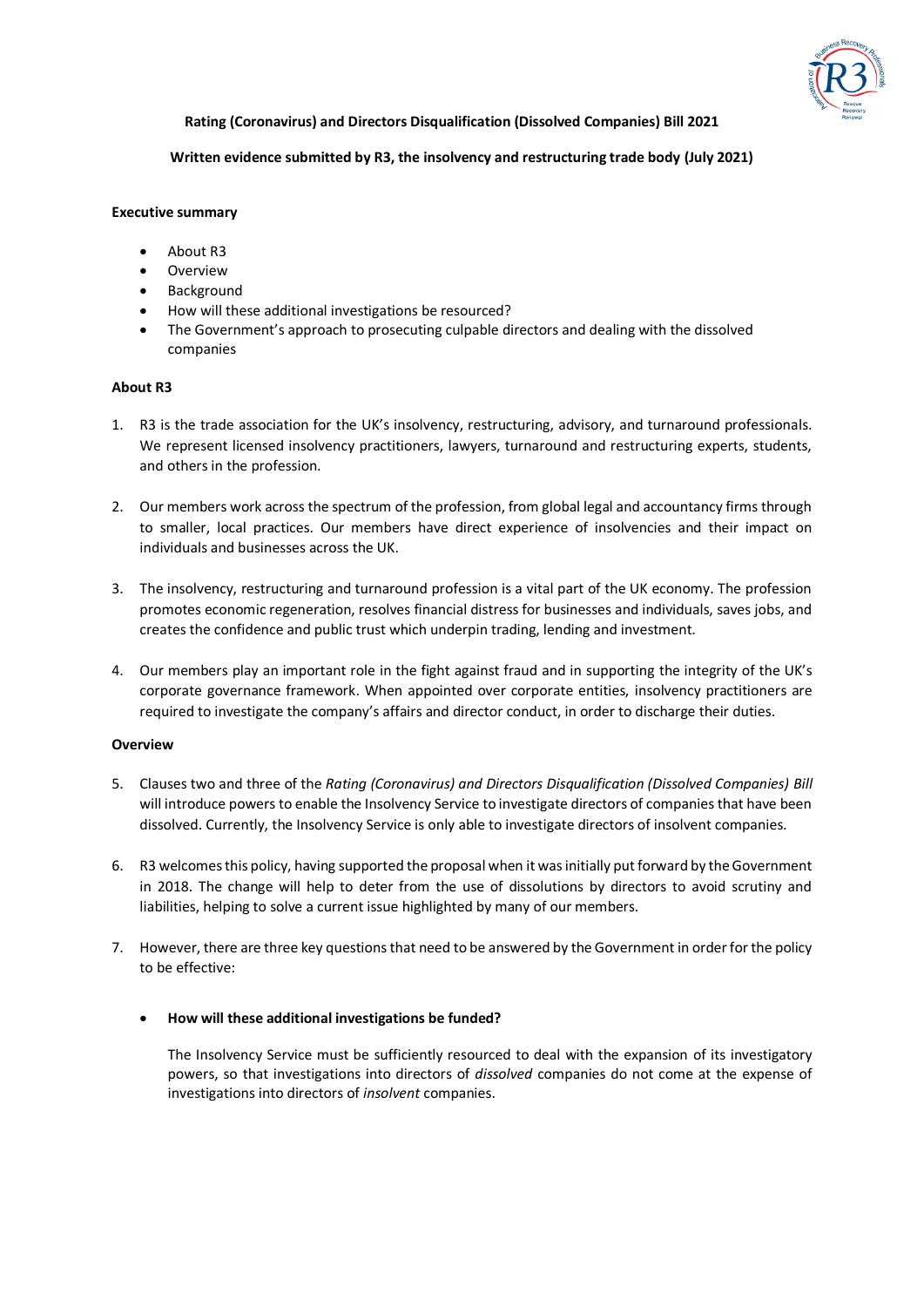

## • **How will the Government actually** *prosecute* **those directors of dissolved companies it identifies as culpable?**

The legislation does not set out the mechanism by which the Government will actually seek to recoup monies from those directors identified as culpable. The director disqualification regime does not by itself facilitate this repayment and is often not much of a deterrent to committed fraudsters.

If the Government intends to use a tool like Compensation Orders, it should say so – unlike an insolvency process, where returns are made to the creditor body, Compensation Orders usually only benefit one creditor. While the Government has indicated that it will expand the number of creditors who can benefit from a Compensation Order, this has not been made clear in the legislation.

Where there are multiple creditors, an insolvency procedure is likely to be better suited to recovering monies owed to these creditors; very few Compensation Orders have been issued since they were introduced and as such it is not clear that they have been a completely successful addition to the redress-seeking toolkit. In contrast, thousands of insolvency procedures take place every year that return hundreds of millions of pounds to creditors.

# • **As well as prosecuting directors of dissolved companies, what will the Government's approach be to dealing with the dissolved companies themselves?**

While R3 supports this legislation, it would only be a partial solution to the use of dissolutions to commit fraud: a dissolved company's director may end up being disqualified, but creditors may still be left out of pocket if the dissolved company is not restored and put through an insolvency procedure to identify and distribute the company's assets. Pursuing culpable directors of dissolved companies without also restoring the dissolved company and using the insolvency framework to identify and distribute any assets would undermine the value of this legislation.

As well as introducing this measure, the Government should also make it easier and less costly for creditors and the insolvency profession to restore a company so that it can be placed into an insolvency procedure and the company's assets realised for the benefit of creditors.

- 8. The insolvency and restructuring profession already plays an important role in the fight against fraud and in supporting the integrity of the UK's corporate governance framework. The observations made here to improve company dissolution/restoration processes and investigation into directors who abuse those processes will not provide more work to R3's members, it will though have the side-benefit of improving the efficiency of our members' efforts to tackle such abuses in addition to improving the efficiency of similar efforts by the Insolvency Service.
- 9. We would urge the Government to consider how it can work with the insolvency and restructuring profession to this end.

### **Background**

- 10. The proposal to bring the behaviour of directors of dissolved companies under the Secretary of State's investigatory powers was first proposed in the Government's *Insolvency and Corporate Governance 2018* consultation.
- 11. Dissolving a company, instead of going through a solvent or insolvent liquidation process, is a legitimate way of shutting down a corporate entity. However, the insolvency and restructuring profession has raised concerns in the past that this route is used by some directors to avoid scrutiny of their behaviour, as dissolution does not involve examination of the dissolved company's finances by an external party such as an insolvency practitioner.
- 12. At present, the Insolvency Service has powers to investigate and sanction directors of live companies or those that have entered an insolvency process. The changes proposed by the Bill will allow the Insolvency Service to also investigate and sanction directors of dissolved companies. In light of concerns over directors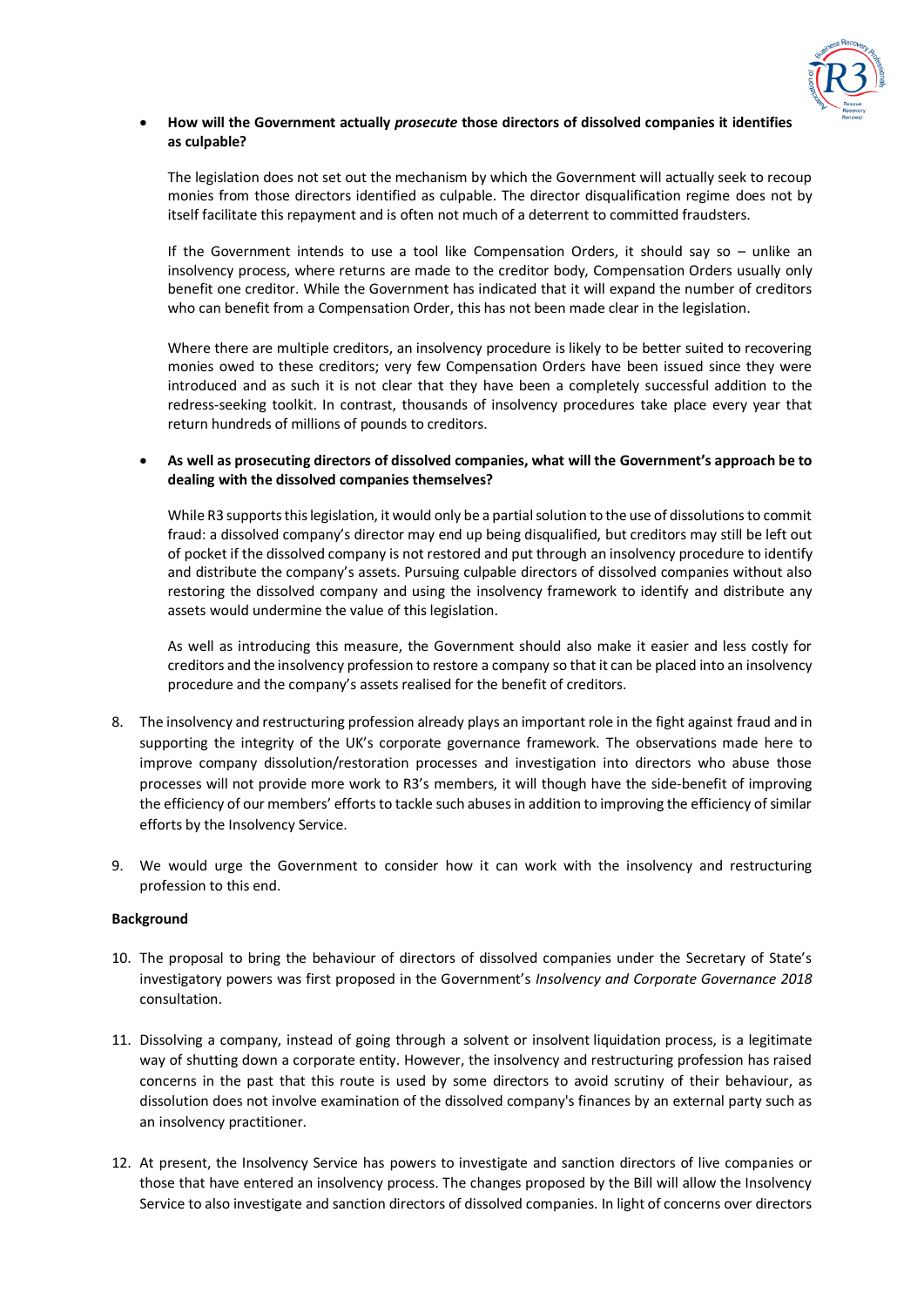

inappropriately dissolving companies that have benefited from COVID-19 state-backed loans, the Government's interest in cracking down on directors who attempt to evade their debts is welcome and will improve the integrity of the UK's corporate governance framework.

## **How will these investigations be resourced?**

- 13. However, one key question is whether the Insolvency Service will have the resource available to conduct these investigations alongside those they already carry out into directors of insolvent companies. It is important that the former does not come at the expense of the latter.
- 14. When acting as an office holder in a formal insolvency process (administration or liquidation), an insolvency practitioner must compile a report on the directors' conduct which is then filed with the Insolvency Service.
- 15. R3 members already currently express frustration that not all of their reports even where serious breaches of the law are suspected – are acted on when reported to the Insolvency Service, due to resourcing issues.
- 16. With the Insolvency Service potentially set to receive many more potential cases of dissolved companies to investigate, on top of its existing caseload, it is vital that the Government's decision to expand its powers will be matched by an expansion of the resources available to it to gather evidence and shut down anyone abusing the dissolution process.

| Year        | Disqualifications by the<br><b>Insolvency Service of</b><br>directors of insolvent<br>comparies <sup>1</sup> | <b>Dissolved</b><br>companies <sup>2</sup> | Percentage of<br>companies struck off<br>and dissolved <sup>3</sup> | Percentage of companies<br>wound up voluntarily or<br>subject to the supervision<br>of the Court under the<br>Companies Acts <sup>4</sup> |
|-------------|--------------------------------------------------------------------------------------------------------------|--------------------------------------------|---------------------------------------------------------------------|-------------------------------------------------------------------------------------------------------------------------------------------|
| 2019/20     | 1,280                                                                                                        | 531,590                                    | 95%                                                                 | 5%                                                                                                                                        |
| 2018/19     | 1,243                                                                                                        | 504,307                                    | 94%                                                                 | 6%                                                                                                                                        |
| 2017/18     | 1,231                                                                                                        | 486,671                                    | 94%                                                                 | 6%                                                                                                                                        |
| 2016/17     | 1,214                                                                                                        | 432,347                                    | 94%                                                                 | 6%                                                                                                                                        |
| $2015/16$ : | 1,211                                                                                                        | 395,606                                    | 94%                                                                 | 6%                                                                                                                                        |
| 2014/15     | 1,210                                                                                                        | 365,881                                    | 93%                                                                 | 7%                                                                                                                                        |
| 2013/14     | 1,282                                                                                                        | 329,245                                    | 93%                                                                 | 7%                                                                                                                                        |
| 2012/13     | 1,034                                                                                                        | 299,700                                    | 92%                                                                 | 8%                                                                                                                                        |
| Average     | 1,213                                                                                                        | 418,168                                    | 94%                                                                 | 6%                                                                                                                                        |

17. The table above shows the number of disqualifications made by the insolvency service of directors of insolvent companies by year in Great Britain, as well as the number of companies dissolved or struck off the Companies Register in Great Britain. On average, c.1,200 disqualifications are made annually by the Insolvency Service in relation to the c.17,000 corporate insolvencies that occur annually. However, some 418,000 company dissolutions take place annually. Of these, c.94% were struck off and dissolved at the behest of Companies House through its automatic strike-off routines for failures to file accounts or confirmation statements, rather than at the request of directors or the courts. Although it is unclear how many of these automatic strike-offs by Companies House are of insolvent companies, it is estimated these may be around 50% of that total, which represents a volume some 12 times greater than the annual number of corporate insolvencies. It is therefore likely that Insolvency Service resource will have to be scaled up significantly to deal with this magnitude of investigation into insolvent dissolutions.

<sup>&</sup>lt;sup>1</sup> [Table 1A: Director Disqualification Order and Undertakings by Section,](https://assets.publishing.service.gov.uk/government/uploads/system/uploads/attachment_data/file/979521/Data_Tables_in_Excel__xlsx__Format_-_Insolvency_Service_Enforcement_Outcomes_2020-21.xlsx) Insolvency Service

<sup>&</sup>lt;sup>2</sup> [Table A9: Companies removed from the register, 2012-13 to 2020-21,](https://assets.publishing.service.gov.uk/government/uploads/system/uploads/attachment_data/file/995469/Companies_Register_Activities_2021.xlsx) Companies House

<sup>3</sup> *Ibid* 4 *Ibid*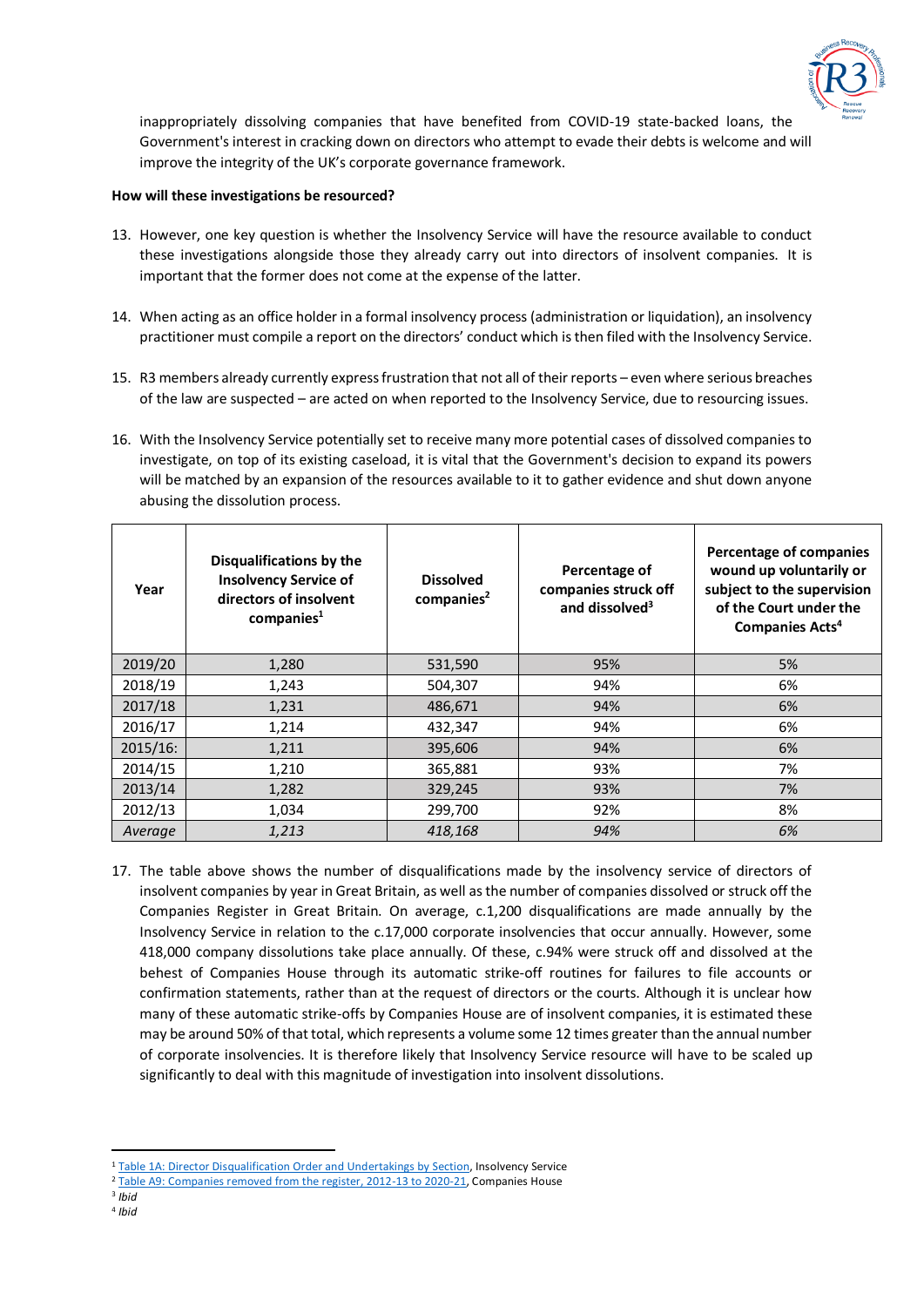

- 18. It would yield more effective and earlier investigation of insolvent company dissolutions, if the automatic strike-off power of Companies House was removed and such companies that would have become subject to it were quarantined for Insolvency Service review. This would enable the Insolvency Service to identify and put insolvent quarantined companies into the appropriate procedure of compulsory liquidation, with the Official Receiver as the first-appointed liquidator commencing investigation of the directors conduct and recovery of misappropriated company assets at that (earlier) point in time for the benefit of all creditors of such companies.
- 19. On the issue of funding, we were disappointed to note the suggestion in the Government's Impact Assessment of the Bill that: *"Although the changes will expand the investigatory power of the Insolvency Service to include directors of dissolved companies it does not necessarily follow that additional funding will be made available to the Insolvency Service, because this will be determined by Spending Review processes which considers the relative priority of all Government expenditure. Our assumption is that the funding envelope for the Insolvency Service's investigation and enforcement activity will remain unchanged, as it was in the most recent Spending Review 2020. It follows therefore that we assume that the extent to which the new powers will be used will be discretionary with cases being prioritised for investigation where it is most strongly in the public interest".*
- 20. We simply do not believe that this legislation can work in a way that truly closes the 'dissolved company loophole', while at the same time preventing any reduction in the number, or efficacy, of the Insolvency Service's investigations into directors of insolvent companies, without a suitable increase in resources for the Insolvency Service to carry out this new set of investigations.

### **The Government's approach to prosecuting culpable directors and dealing with the dissolved companies**

- 21. As noted above, it is currently unclear which method the Government will use to prosecute a culpable director of a dissolved company once their behaviour has been investigated.
- 22. During the Second Reading of the Bill, we were pleased to see the Minister recognise the value of the insolvency framework and the fact that *"dissolution should not be used as an alternative to insolvency proceedings but there is evidence that some directors have been using the process both as a way of fraudulently dodging the payment of company debts and of avoiding insolvency proceedings and the scrutiny of their behaviour that comes with that [entry in to an insolvency procedure]".*
- 23. The Bill would only bring a partial solution if the company's creditors do not receive compensation when a dissolved company's director is disqualified. To ensure that creditors are not left out of pocket, it is crucial that the Government ensures dissolved companies, where the companies' directors have been found to be culpable, are put through an insolvency procedure, so that the company's assets might be identified and distributed to all of its creditors in the statutory order of priority.
- 24. There are also other reforms that the Government should introduce alongside those in the Bill, to ensure that the 'dissolved companies loophole' is properly closed. Historically, disqualifications alone have had little to no effect on fraudulent directors. For the policy to be effective, it is key that investigations lead to prosecutions. It is currently unclear as to how the prosecution of a director of a dissolved company (i.e. a company that effectively no longer exists) can legally take place without the company first being restored.
- 25. However, in many instances, restoration of a dissolved corporate requires an application to court, which can be costly in terms of both time (typically 12-18 months) and money (typically £1,500-£3,000), and thus all too easily allows directors to create a significant barrier to investigating their conduct. The table below shows that only 2% of dissolved companies are put through a process to restore them to the register each year.